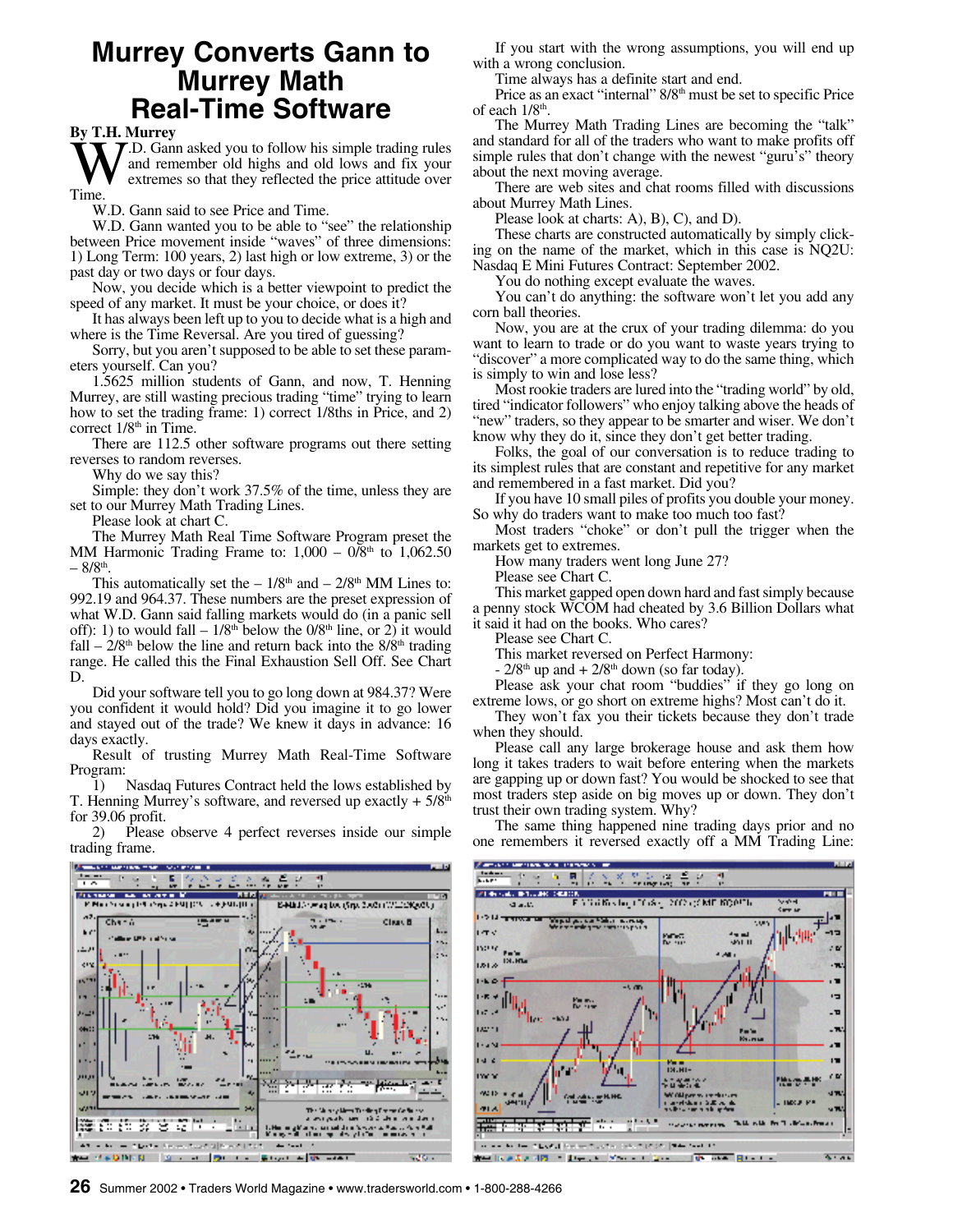1,062.50, then it reversed up exactly  $+ 5/$ 8 th and stopped, again, on a MM Trading Line: 1,218.75 and reversed lower: Chart D: Reversal M.

T. Henning Murrey has been preaching the same rules as Gann since 1993.

Finally, thousands are behind us, and hopefully, making profits off simple rules.

There are four ways to learn to trade: 1) Read books and go to seminars, or join chat rooms,

2) Read about balance sheets and fundamentals,

3) Look at spread sheets full of numbers, or,

4) Look at a chart.

Gann and T. Henning Murrey asked you to look at a chart and memorize formations.

You must be able to see the chart from three perspectives:

1) Long term,

2) Intermediate term,

3) Short term.

Now, whose theory of these three approaches are you going to adopt?

After you do it, do you really feel you have made the better choice?

Gann asked you to pick your own random lows or highs and set your square in time inside whatever you choose.

How good have you been at choosing the correct speed of any market? How good is your software?

Answer: How many times does your market reverse correctly off your 1/8<sup>th</sup> lines inside your own frame, after the 1st time? Ours do.

Robert Minor, did a study years ago that evaluated reversals out into the future as a response of .382% and .618%, which are the random Fibonacci Ratio numbers everyone uses today.

Robert Minor found that responses lost their validity after the 2<sup>nd</sup> wave in Time to the right. What did you experience?

T. Henning Murrey has constructed a real-time piece of software that provides you with the simplest trading rules and the easiest way to set your trading frame.

Please look at Charts A and B.

You are looking at a ten - minute time frame with less data displayed on the right hand side. The Chart A, covers four trading days and price extremes from  $1,000$  to  $1,125$ . The frame on the right has ten - minute candles displayed but it is traveling between 1,031.25 and 1,062.50.

T. Henning Murrey has tried to teach this simple concept to thousands of students the past nine years and only one person sees and understands: Kristof Werling from Germany. He got it.

In order to trade intraday, you must be able to see today against yesterday, then back four days, then etc. We keep it simple.

Most expert traders don't want

simple trading strategies, if they must live with the results. Did their system win or lose?

Every trader, who reads about Gann, should get his famous book on commodities, published in 1942, and read the 1st 68 pages.

Few students are capable of reading the entire book. It's too confusing.

You have two choices when you attack trading:

1) Join the random camp and never memorize any  $1/8<sup>th</sup>$  lines,

2) Join the Murrey Math Learning Center and memorize the 64 numbers.

Traders who join the simple group choose to trade off 64 specific numbers.

Price and Time are the balance of space and volume to trading over a given period of time. We know better how to set them.

Please look at Charts: A, B, C, and D.

The software did all the mental guessing for you. Your job is to trade not write software.

The proof of any software program's validity is whether or not it will predict market reversals of  $2/8^{\text{th}}$ ,  $3/8^{\text{th}}$ ,  $4/8^{\text{th}}$ , or  $5/8$ <sup>th</sup>, or  $6/8$ <sup>th</sup>, or  $8/8$ <sup>th</sup>. Ours knows in advance.

We already know the Price reversal lines.

Please find Chart C.

This chart shows the Nasdaq E Mini Futures gapping down on the open and

 $U_{\text{norm}}$  **T**<sub>m</sub>  $U_{\text{norm}}$   $V_{\text{norm}}$   $V_{\text{norm}}$ **EQUALITY FIGURE 501 WAS F** Yourself... & Win BIG!  $\overline{\textbf{R}}$ Make Big Money In 5 Up or Down Markets!  $\overline{\mathbf{b}}$ Goal: \$500-\$1,000+/Day!  $\overline{\mathbf{A}}$ **SIMPLE & POWERFUL!** Ho Hype, Just The Truth Ū S&P\*NASDAQ \* All Stocks **Interactive Home Study Course**  $\mathbf D$ 

Manuals \* Audio Tapes \* Video Tapes \* Proprietary Software Plus... FREE Ongoing LIFETIME SUPPORT! Members Area \* Email \* Phone \* Fax

I

 $\overline{\textbf{O}}$ 

T

A

One FREE Day of Market Training! Live One-On-One Market Training

Remote Training Sessions Also Available! BEST COURSE & LIVE TRAINING

Available Anywhere - GUARANTEED!

#### $(800)$  664-3343  $\overline{\mathbf{P}}$ www.tmitchell.com B. SATISFACTION GUARANTEED!

# **ProfitMaxTrading.com**

*"Know Today... ...the Market Turns of Tomorrow!"*

**"Where were you five years ago? You could have saved me tons of Money!!! Tony M., Ca.**

**"I have been using Rick Ratchford's Fdates for over a year and I have found them to be the most useful tools I have ever used in over 13 years of trading. The accuracy is absolutely amazing." John R., Tx.**

**"Thanks Rick, Fdates has been the only method I've used that has given me confidence in trading and has not drained my account as other trading systems have." Kevin H., Ga.**

**Isn't it TIME you improved your trading?**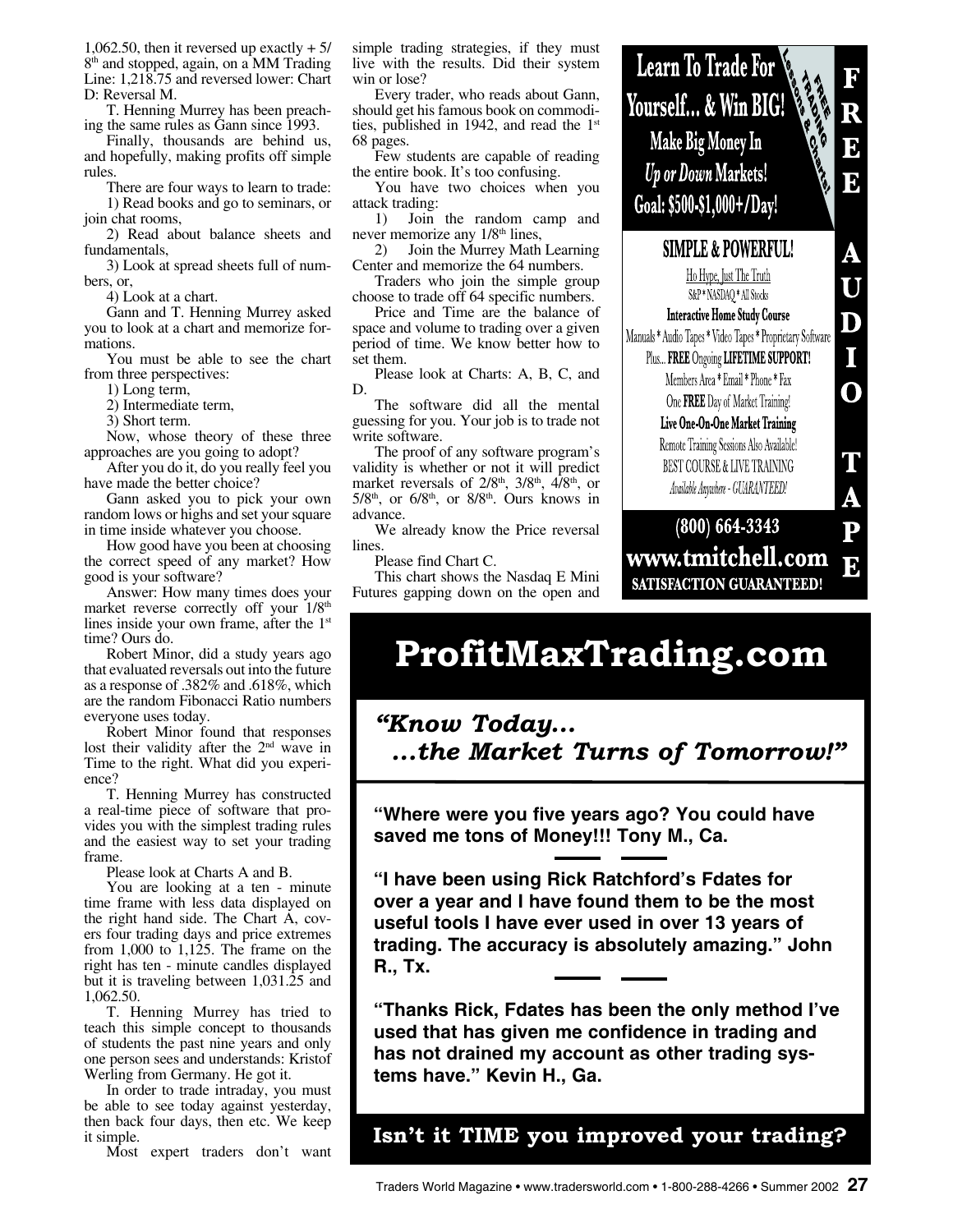## **MURREY MATH SUPPLIES**

The **MurreyMath Trading Frame** software program will automatically decide for you if a market is Over Bought or Over Sold, and automatically display the Trading Strategy whenever the Daily Price Action

#### **The MurreyMath Trading Frame Software**

• Set Parallel Momentum Lines • Set Speed Angles (7) • Set Learning Mode Data • Present "Best Entry Price" • Present Daily Volume differential • Sell 50.% of Position Price Points

- All Gann Lines (8/8ths)
- All Vertical Time Lines
- All Squares in Time Lines
- Entry Price Points
- Set all Overbought/Oversold Lines
- Set 5 Circles of Conflict

#### **PRICE \$750.00 End-of-Day version includes: Two Sets of Software,**

**Murrey Math Book, CD Learning Lessons & EMail Updates**

A.



reversing exactly off our MM Breakout  $-2/8$ <sup>th</sup>, then it went up and reversed again, three days later on MM Breakout  $+ 2/8$ <sup>th</sup> up at 1,078.125. Our real time software knew four  $+ 5/8$ <sup>th</sup> runs as they began. We had ten perfect reverses off our preset lines.

This market went  $up + 93.75$  points after the bad news came out on WCOM.

If this market holds support down at 1,031.25, we should see several months of up surges in this market. Unless more corrupt C.E.O.'s open their hope chests to the public. Why should they? Would you?

Price is set to the Base Ten, which will be inside one of twelve different Internal Octaves, and Time shall be set to the Harmonic Stanza of four, or 16 frames.

No one has ever been able to figure them out and when they shift, so we did it for you and inserted our  $8<sup>th</sup>$  grade Logic into real time.

We would invite you to draw the 12 different Internal Octaves inside Chart

You must tell us the exact price where the frame will shift and over what period of time. It is a great mental game.

Please E Mail it to us, or send it to Larry Jacobs at Trader's World Magazine.

Murrey was lecturing in front of 112.5 software experts two years ago in Raleigh, North Carolina, and there were book writers and speakers, who couldn't figure it out.

One writer said he had studied Fibonacci's writings in London. I told him I knew it without reading it. Murrey read one book.

The Price shifts (12) from one set of 8/8ths to the next is impossible for you to learn.

Time is easy to learn.

Gann set the Harmonic Octave in Time to 52 weeks.

T. Henning Murrey sets the 52 weeks to four stanzas of 13 weeks each.

Gann set Price to random (you pick'um) highs and lows.



T. Henning Murrey provides the Price Octave for you automatically.

Gann wrote volumes on how to react to each market condition.

T. Henning Murrey read Gann's book 50 times in 13 weeks and recorded exactly what Gann said, then, provided you with a chart, so you could remember what your read by seeing a picture.

There are two parts to trading:

1) Knowing how to set Price and  $\begin{pmatrix} 1 & 2 \\ 2 & 1 \end{pmatrix}$ 

2) Knowing what Gann said to look for with a reversal inside the high or low extremes to set.

If you set Price and Time off random parameters, the rules for trading reversals will be inaccurate.

There are no random  $1/8<sup>th</sup>$  lines and there are no random Time lines. You may choose to trade them, but they are low profit-reward.

Last week my daughter, finally, came to me and said, "dad, I'm ready to start trading Murrey Math."

She will be a great trader.

She wants to trade simple rules off only 64 numbers inside only one of twelve Internal Octaves. She can learn them fast.

She needs to know only ten rules and let the Murrey Math Real Time Software set her Time and Price Trading Frame automatically (for her).

Why would she want to read more than her father's book, which covers Gann in the 1<sup>st</sup> chapter?

Gann's children didn't trade. Why?

He refused to tell them the simple truth: trading is set to simple rules off exact numbers and exact time intervals.

T. Henning Murrey discovered exactly what Gann had said about the "Natural Numbers" that he addressed (briefly) on page 68.

Please look at chart A., and see where you may have this market trading inside one of twelve different Internal Octaves inside this current major  $1/8<sup>th</sup>$  inside the Cube: 1,000.

Chart B displays the current afternoon session of this same market trading between (only)  $2/8<sup>th</sup>$  inside the total  $8/8<sup>th</sup>$ over Time.

Now, you observe this chart for hours, then you E Mail me where the frame shifts for each move inside this Harmonic Octave.

Why would you want to waste your "trading time" trying to guess that you got correct?

Why not simply turn on The Murrey Math Real – Time Trading Frame Program and let it set it for you? You do the trading.

T. Henning Murrey learned how to "see" this Fractal Binary Code in 1993. It will take weeks or months or years, to finally, figure out to set the Murrey Math Trading Frame.

Trader's World Magazine has been publishing the writings of T. Henning

**28** Summer 2002 • Traders World Magazine • www.tradersworld.com • 1-800-288-4266